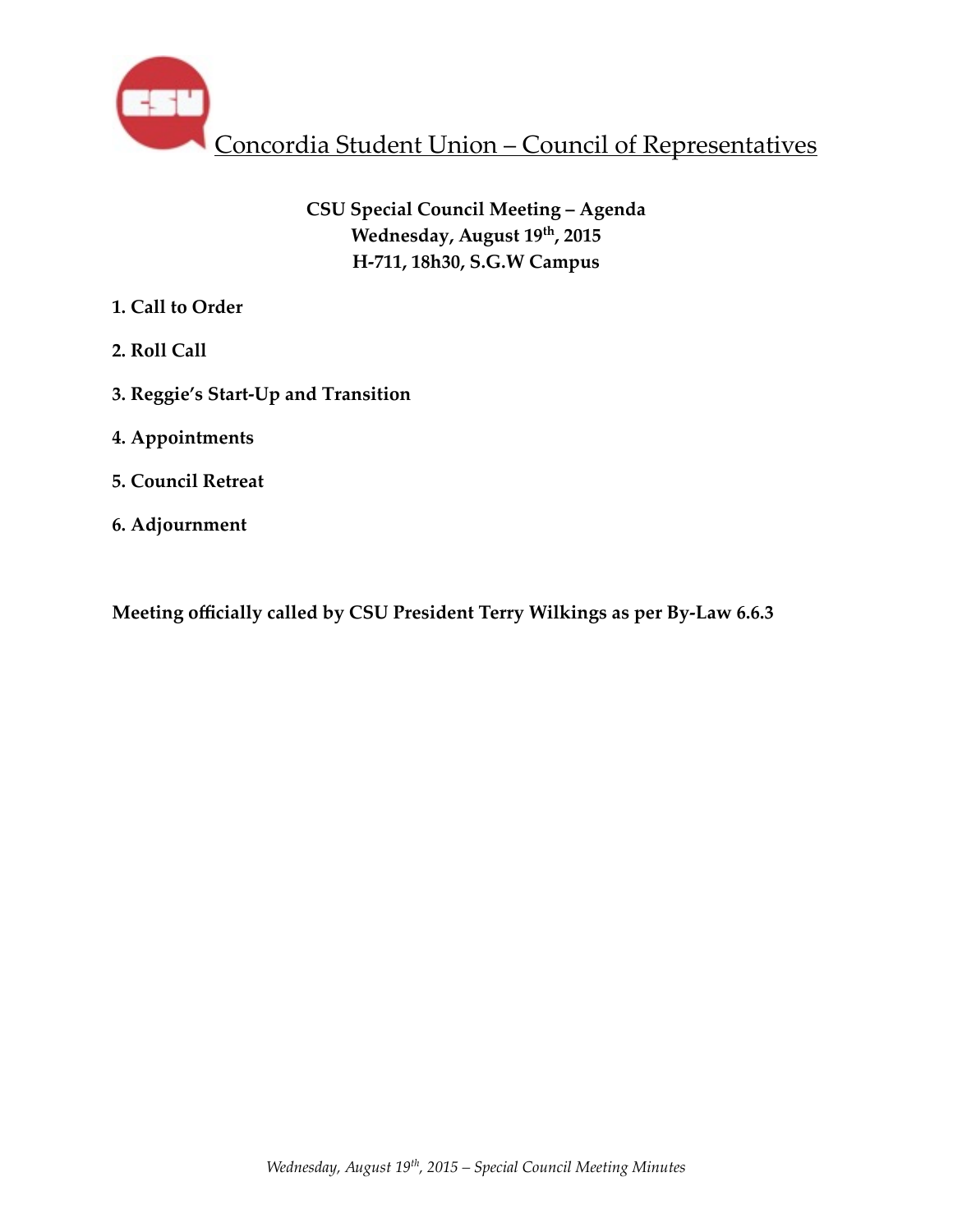

# **CSU Special Council Meeting – Minutes Wednesday, August 19th, 2015 H-711, 18h30, S.G.W Campus**

## **1. CALL TO ORDER**

Meeting is called to order at 18h52.

We would like to acknowledge that Concordia university is on the traditional territory of the Kanien'keha:ka (Ga-niyen-gé-haa-ga), a place which has long served as a site of meeting and exchange *amongst nations. Concordia recognizes, and respects the Kanien'keha:ka (Ga-niyen-gé-haa-ga)* as the *traditional custodians of the lands and waters on which we meet today.* 

### **2. ROLL CALL**

Council Chairperson: *Mat Forget* Council Secretary: *Caitlin Robinson*

Council Chairperson: *Marion Miller* Council Secretary: *Chloë Williams and Caitlin Robinson*

Executives present for the duration of the meeting consisted of *Anas Bouslikhane* (VP Finance) *Gabrielle Caron* (VP Sustainability), *Lori Dimaria* (VP Clubs & Internal), *Marion Miller* (VP Academic & Advocacy), *Gabriel Velasco* (VP External & Mobilization) and *Terry Wilkings* (President).

Executives absent for the duration of the meeting consisted of *John Talbot* (VP Student Life) and *Chloë Williams* (VP Loyola).

Councillors present for the duration of the meeting consisted of Jenna Cocullo (Arts & Science), *Sanaz Hassan Pour* (Fine Arts), *Rachel Gauthier* (JMSB), *Faddy Kamel* (ENCS), *Lucinda Marshall-Kiparissis* (Arts & Science), *Terry Ngala* (Arts & Science), *Marcus Peters* (Arts & Science), *Benjamin Prunty* (Arts & Science), Katherine Soad Bellini (ENCS) and Michael Wrobel (Arts & Science).

Councillors absent for the duration of the meeting consisted of *Omar Al Khin* (JMSB), *Simon Dansereau* (JMSB), Jana Ghalayini (ENCS), Michael Giesbrecht (Arts & Science), Adrian Longinotti (Arts & Science), *Hassan Mogharbel* (ENCS), *Aloyse Muller* (Arts & Science), *Geneviève Nadeau-Bonin* (Arts & Science), *Zoe Pearce* (Arts & Science), Jason Poirier-Lavoie (Arts & Science), Thomas Radcliffe (Arts & Science), Melanie *Romer* (Arts & Science), *Dustin Ruck* (Fine Arts), *Fadi Saijari* (JMSB), *Leyla Sutherland* (Fine Arts) and *Rami Yahia* (ENCS). 

**Chair**: We have two requests for excusals – although councillors do not require them, executives do because of the way the Standing Regulations are worded and there would be a financial penalty. Requests are form **John Talbot** and **Chloë Williams**.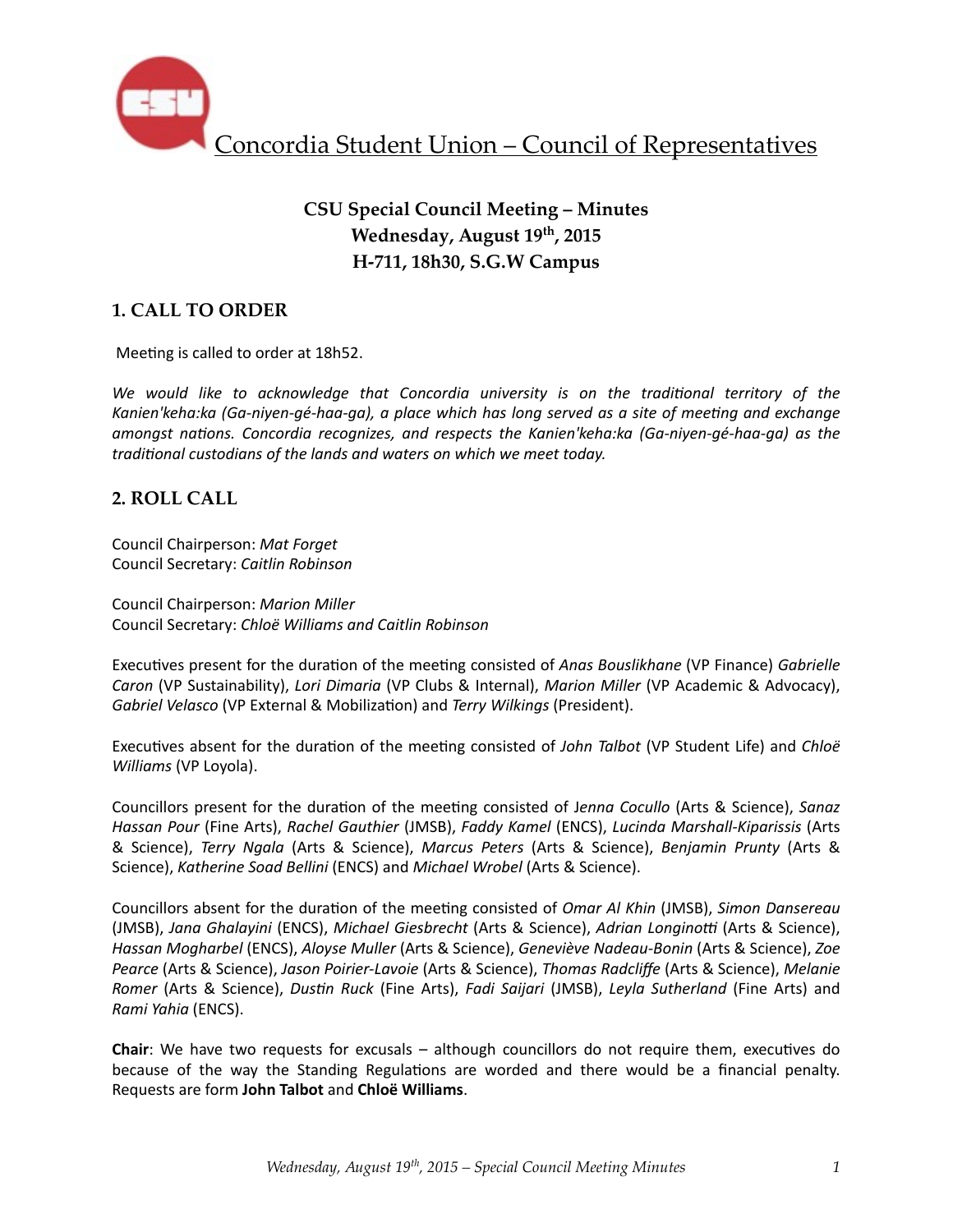

Concordia Student Union – Council of Representatives

**Marcus Peters** moves to excuse John Talbot and Chloë Williams, and waive the financial penalty notwithstanding Standing Regulation 66. Seconded by **Benjamin Prunty**. 

#### **VOTE**

In favour : 7 Opposed: 0 Abstentions: 1 (Lucinda)

*Motion carries.* 

## **3. REGGIE'S START-UP AND TRANSITION**

#### **Terry Wilkings**:

WHEREAS the CSU is currently engaged in a \$1.8 million renovation of Reggie's, as approved by students in the March 2015 general election;

WHEREAS re-opening Reggie's is a priority for the CSU:

WHEREAS Reggie's direct governance and management will benefit greatly from gaining legal independence from the CSU in its renewal;

BE IT RESOLVED THAT the CSU approve the start-up and transition costs for re-opening Reggie's at \$98,473 which is to be expensed by the SSAELC fund, subject to the approval of the Fund Committee and to special by-laws  $I \& J;$ 

BE IT FURTHER RESOLVED THAT the total amount be divided into four categories, equipment and other \$ 39,573 pre-opening costs \$ 9,400, legal fees \$ 9,500, and operations start-up \$ 40,000; 

BE IT FURTHER RESOLVED THAT the CSU agree in principal, and empower the executive to continue their process of dissolving CUSACorp in due course.

Seconded by **Lucinda Marshall-Kiparissis**. 

**Terry Wilkings:** About the last BIFRT clause, formally a motion will have to come from the shareholders, but I feel it appropriate for the board to conceptually agree to us continuing with the process we are engaged in, which is articulated in the document. Instead of going over everything page by page, I will provide a high-level overview and **Anas** and **Lori** are here to answers questions related to their specific dossiers of the project. In 2013 Reggie's went through a phase of being placed on pause. This was due to several reasons including plumbing needs, and as a result of this closure, CUSA was put into dormancy due to their primary function being to manage the bar. Since it was not in operation, CUSA was no longer serving any major needs. Reggie's has a direct leasing agreement with the CSU as opposed to going through CUSA. In terms of the interim operations, we have started this with the appointment of myself, Anas and Lori, and this is to justify and rationalize the awakening of CUSACorp to begin the process of opening Reggie's in terms of having a relationship with the Régie des alcools, des courses et des jeux and the Régie des entreprises du Québec. This allows us to expedite the process of getting licenses and gives us the time to create this new legal entity in a way that does not make us feel pressured only to do so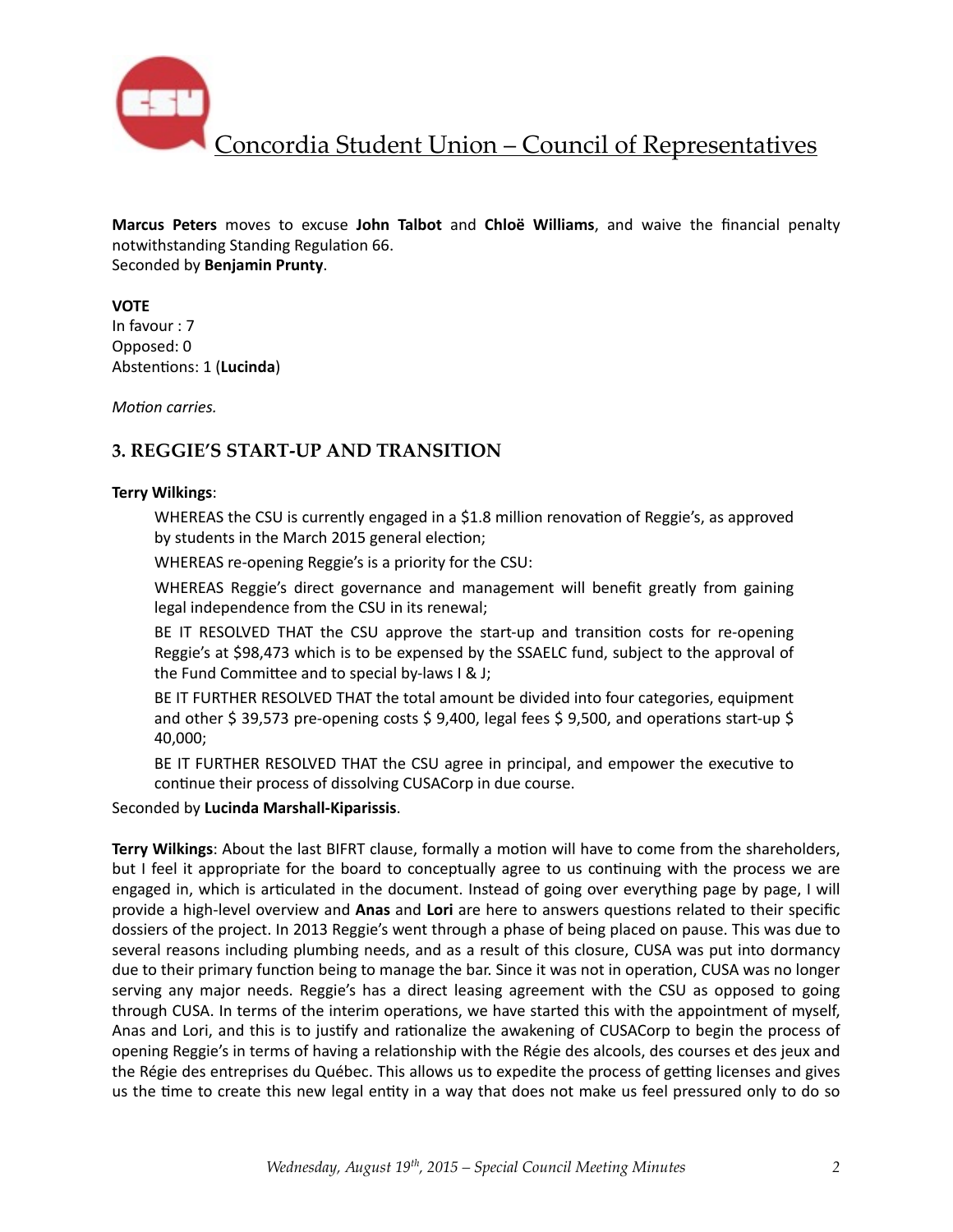

with the purpose of opening Reggie's. Doing it this way will allow us to make sure we do not repeat passed mistakes with respect to the governance of Reggie's. About the tax recuperations of Reggie's – at the last Special Council meeting we approved the soft and hard costs of the renovations, but part of our ability to recuperate these taxes is a function of the existence of CUSACorp. It is called a lease hold improvement, and since Reggie's is a profit-making entity, we are allowed to recuperate a portion of taxes, whereas non-profit organizations do not have these same benefits. We got an opinion from Deloitte on how to move forward, and what needs to happen is that if we have the intention and desire to dissolve CUSACorp, we must still satisfy the lease-holding criteria. In order to do this, we need to lease the Reggie's space at fair-market value. This is a subjective understanding, but it means that we cannot do a \$1 lease if we want to take advantage of tax relief and maintain recuperation. Just to move ahead, when it comes to the start-up of CUSA, myself, **Anas** and **Lori** will be hiring a project manage to act as the general manager of Reggie's once the space is operational. The job posting is already made and we have had a lot of competent applicants. We are happy to interview them and we will have a two-tier interview process where we review a first group and then re-interview the strongest candidates. It is a big project to re-open a bar which did not have the most favourable impression with students before and we want to re-energize how students feel about the bar and mitigate negative perceptions. We will perform a lot of delegating to this general manager because they are most knowledgeable about the restaurant industry and things like the makeup of a bar, kitchen, etc., so we will rely on their expertise and experience. About the transition and dissolution of CUSACorp – the timeline is provided in the document and sometime in the winter, CUSACorp will legally cease to exist, though we did not want to put a specific date on it. It would be dishonest for us to give you a specific time of year and it would be naive to choose a date. When it comes to the new entity and legal framework, these will be a mutually beneficial. This will be a not-for-profit organization and basically the governance model will be a representative multi-stakeholder model. Looking at the board's structure, there are nine (9) seats on board. The conflation of roles between being on the CSU and part of Reggie's was what compounded existing problems at CUSACorp and that is what we want to try and eliminate. Given the significant and substantial financial time and energy put into Reggie's, we still feel that we need representation on the board since we are the representatives for all Concordia students on campus. The General Manager of the CSU, one  $(1)$  CSU executive and four  $(4)$  undergraduate students will occupy seats, along with one  $(1)$ individual from the Reggie's staff. The staff member will not be the General Manager of Reggie's, however, though they could be the bar manager or cook or a server. This will provided space between orientation of board and operationalization of the bar. The General Manager can perform the role of institutional memory and after speaking to McGill, this seems to work well. Out current CSU General Manager has had experience in the bar and restaurant industry and it is a structure that will allow for the agency of students to direct the organization in a manner that is balanced and provide space for more of an experienced input. I feel that this is a good board structure to start with and it is predominantly student-run. This will satisfy the desire of having more student-run food providers and space on campus. As for the renovations, they started mid-late May and we were told that they would take four (4) months and we are on-schedule. We experienced a couple of delays like lighting issues and the lack of ability to recuperate existing lights and need to incorporate new items there. Usually when you gut an entire space, that is when you find substantial delays. Since we are so close to the start of the year, we are confident that new deadlines will be met and looking at mid- to ate September for Reggie's to be complete, and very early Sept for the Hive. This is on-schedule for first days of classes. If not, it will open very soon after like during Orientation. As for the marketing plan, we will make it really fun and that is why students will show up. The working capital - this addresses minutiae-related details. What is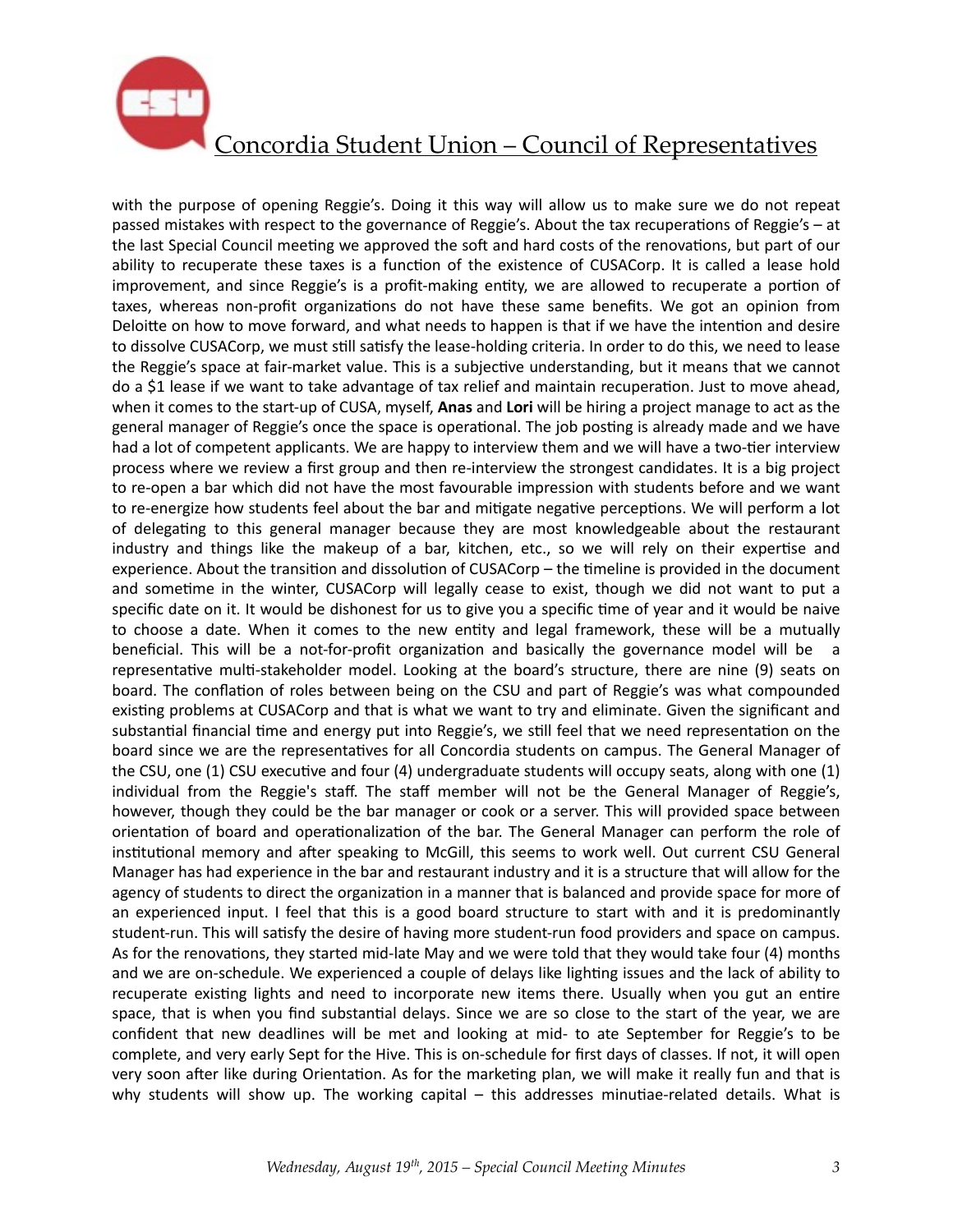

necessary for equipment is kitchen equipment from dishes and plates to production equipment and office equipment. The pre-opening costs relate predominantly to the project manager's salary. Reggie's will not be generating money until they open, but they need someone to put in work beforehand. We want to ensure that we are able to attract a certain caliber of candidate and we have provisions for that. The legal fees relate to governance and we will be using the same Robinson-Shapiro firm as they have experience with CUSACorp, so this reduces the cost as we do not have to explain everything from scratch. For food, juice and liquor –we will allow Reggie's to be on steady footing so that customers can come in and start enjoying their time there. We are projecting a first year loss of \$4000, which is quite low for any bar and by the third year we will be in the black but not substantially. The whole point is that it is not for profit. If there is a sudden surge in profits, this will lead to a reduction in prices, but the decision will be made collectively. The contingency is pretty standard and the total we are asking for is 1/20 of the renovation costs. This is pretty reasonable and a contingency around 5-6% of what is being asked is standard practice, as it is usually between 5-10%.

**Michael Wrobel**: Perhaps this is premature because not all of the details might be figured out yet, but how will the members of the board of directors of this new entity be selected because there are some undergraduate members with emphasis on diversity in faculties and backgrounds, but how will they be selected? 

Terry Wilkings: I think that we will encourage a diversity but not legislate its necessity, though it is going to be encouraged in the bylaws. The election process will be done at an annual general meeting. The first selection will be an aberration because the entity will not have a common set of patrons interested in participating, but that is how we will ensure diversity. For things like community members I am sure there will be individuals who participate in other student associations like the Hive and that is the kind of role we see community members playing.

**Benjamin Prunty**: I assume that membership for the not-for-profit would be open to students in general so they can have a say about bylaws, etc. by showing up at the meeting? Will there be a mechanism for this? 

**Terry Wilkings**: Students will have the predominant voice on the board and at annual general meetings, which are the highest decision-making power.

**Benjamin Prunty**: It seems well-rounded and it is nice to see the way that this is going about. Did you end up going with a headhunting firm for the general manager or do a call-out?

**Terry Wilkings: Lori** has been bottom-lining the call-out, but we used the firm Jobboom and it has been accelerating the number of applications that we have had.

Lori Dimaria: Jobboom has resulted an increasing number of applicants because in the section we decided to post in, they send a newsletter to the applicants whose profile match the job description. We sent it in the newsletter and social media.

**Benjamin Prunty**: How confident are you in the timeline for the transition for the governance model? Is this hopefully or optimistic?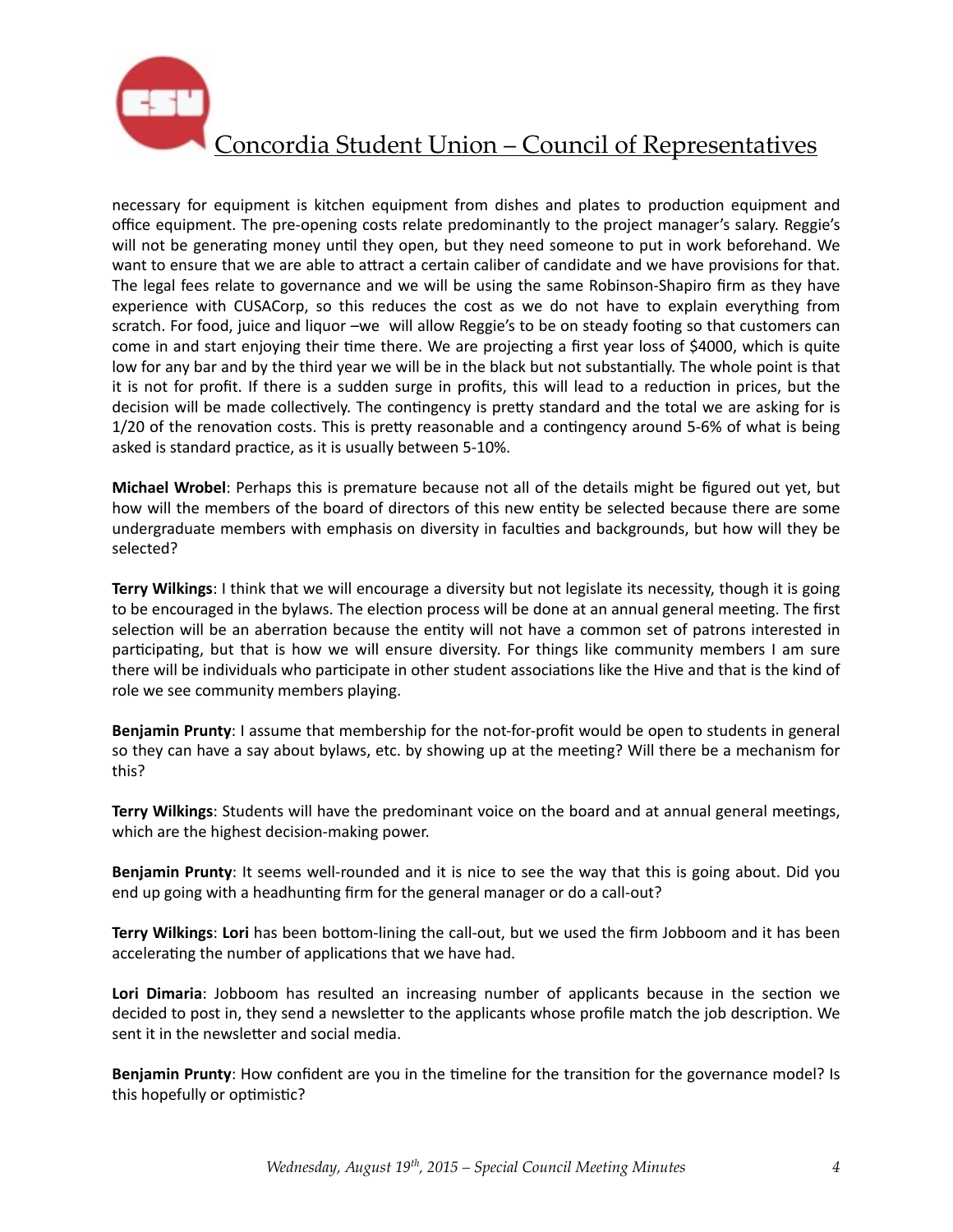

Concordia Student Union – Council of Representatives

**Terry Wilkings:** We feel that this transition is reasonable and if we were to try and rush to have something prepared for when Reggie's opens, that is when I would start to feel worried. We want to make sure that the tax recuperation process has concluded before entering in the dissolution phase. That is why we wanted to give a time range. I understand how saying that winter semester is pretty broad, but we wanted to give ourselves that leniency.

#### **Benjamin Prunty**: Are you 90% sure?

**Terry Wilkings:** We do not want to put a percentage, but we are fairly confident. It is deliberately vague to stay open and honest. We will provide updates throughout, however.

**Katherine Soad Bellini**: Did you say that the general manager would be someone from Gerts and that five (5) undergraduate students would be part of the governance structure?

**Terry Wilkings**: Basically if you check Appendix 4 there is a chart on the governance structure. No one from Gerts will be working at Reggie's, it is just that we know that one of the directors at Gerts is involved with the Student Society of McGill University (SSMU) which is a CSU equivalent, so we were seeking pertinent cases upon which to base our own model. This is a campus bar in Montreal and we felt that they did something positive there by having that institutional memory.

**Katherine Soad Bellini**: For the staff of Reggie's bar, would they be exclusively students of COnU?

**Terry Wilkings**: I do not know if the senior staff will be because we want to have a certain degree of experience. We are not banning students from applying, but we will apply the same degree of rigour with all applicants. We will provide students with priority for front-line positions but maybe not the general manager or chef positions.

**Rachel Gauthier**: Once we change the governance will there be a re-branding of Reggie's bar?

Lori Dimaria: As of now we are rebranding Reggie's in terms of something physical and tangible. In terms of the philosophy of Reggie's, we are looking at it closely and thinking of bringing it in right direction and to students at large. We need to remember that we are in a university and that everyone should feel safe even though alcohol is around. This is something that we are aware of and Reggie's is somewhere we want students to showcase their talents, showcase their thoughts and interact with classmates. In terms of philosophy, there will be a shift and I will be able to speak about that once the general manager hired.

**Terry Wilkings**: We are eliminating pitcher sales from Reggie's bar. That might disappoint some, but it is to discourage excessive drinking and the culture of excessive drinking which leads to various problems. We discussed this with other bars not in a university setting and it seems like problems are eliminated by eliminating pitchers in terms of disgruntled patrons and having security step in. We will maintain prices but not the pitcher-drinking culture.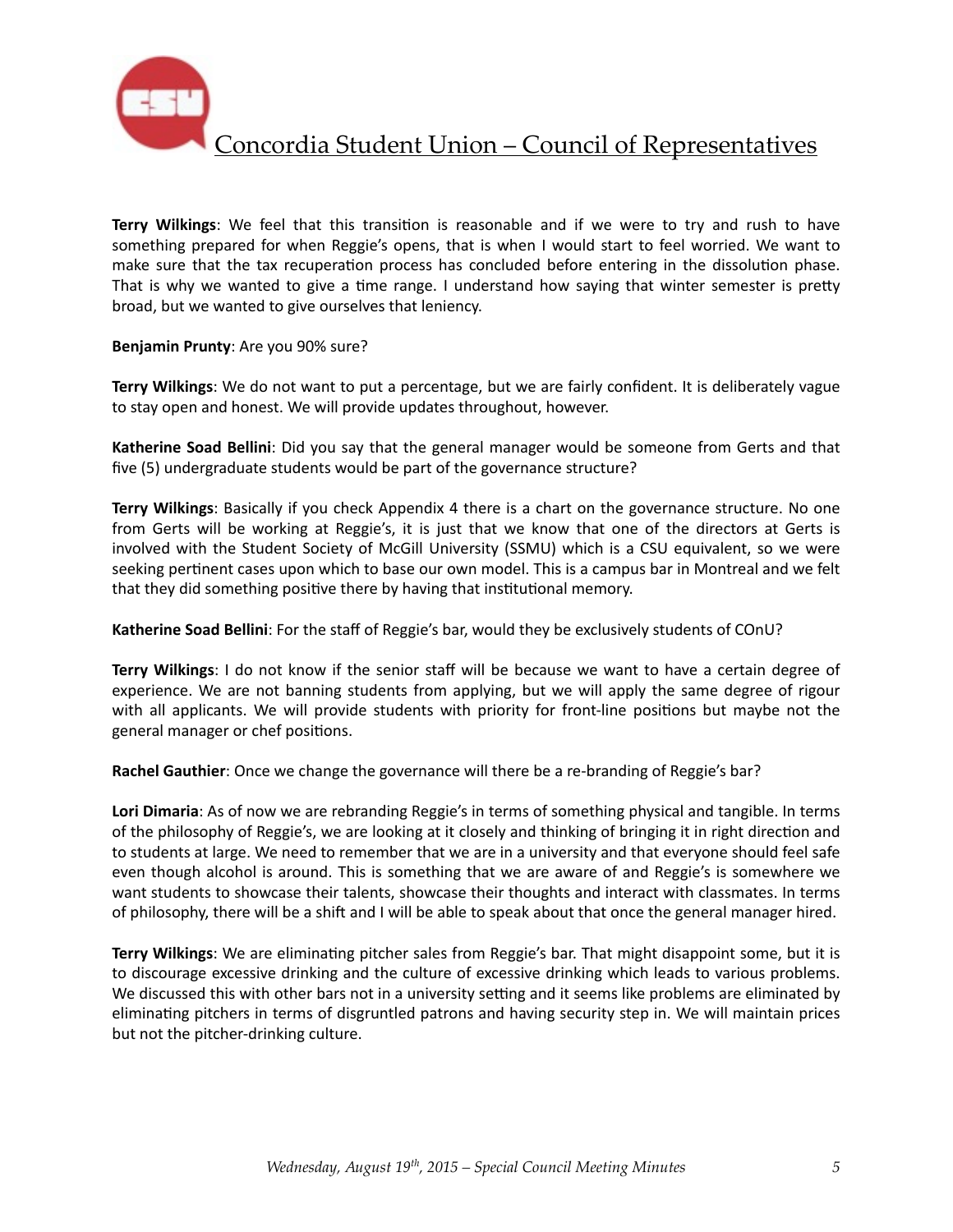

**Lucinda Marshall-Kiparissis**: About the fostering of safe spaces and who you are looking for, how much in terms of those staff members will training for consent culture take place in order to make a bar a safe space? I would like to have reassurance that this is under consideration.

**Terry Wilkings**: This is the reason that we wanted to take our time dissolving CUSA and think about the longterm impacts of the structure. We have the opportunity to enshrine the necessity to have sensitivity training built into this new entity, however with CUSACorp obviously that is not written anywhere but we can still encourage this and it is something the contingency fund can be there for. We can ask folks to come and do these trainings for staff and consider collaborating with the Dean of Students.

**Michael Wrobel**: About the finances, regarding the rent, initially CUSACorp will be renting space at a realistic market rate for tax advantages to apply, with an eventual move towards a new entity. Would that continue to apply to the lease or would there be a transition to a symbolic rate?

Terry Wilkings: It is not a realistic market rate, it is a fair market rate and there is a difference in legal terms. The rent will continue to the new entity. If we eliminated it we would get in trouble and that is not our intention. The rent will continue with the new entity, however to subsidize a portion of the rent we plan on sharing for certain services at the bar to the CSU, since the CSU will benefit from the space to hold events and promote things, and we will allow another recuperation back to Reggie's to the fair market value rent. It will continue, but we plan on reducing the material impact significantly.

**VOTE** In favour : 9 Opposed: 0 Abstentions: 0

*Motion carries.* 

**Terry Wilkings:** This was time-sensitive so I appreciate folks being here.

**Benjamin Prunty**: Congratulations on this, I know it was tons of work having done something similar with The Hive and it looks really great.

#### **4. APPOINTMENTS**

**Terry Wilkings: Chloë** is the chair of the Appointments Committee but she is not here and Gabriel was chair last year so he can speak to this. The first point is the Board of Governors representative. Procedurally, we need a resolution from our board appointing a student to the Board of Governors. Traditionally, this is the President unless they are ineligible. I am eligible and I plan on representing students on that senior decisional body. I invite anyone to follow though with that procedure.

**Benjamin Prunty** moves to appoint Terry Wilkings as the student representative on the Board of Governors. 

Seconded by **Terry Ngala**.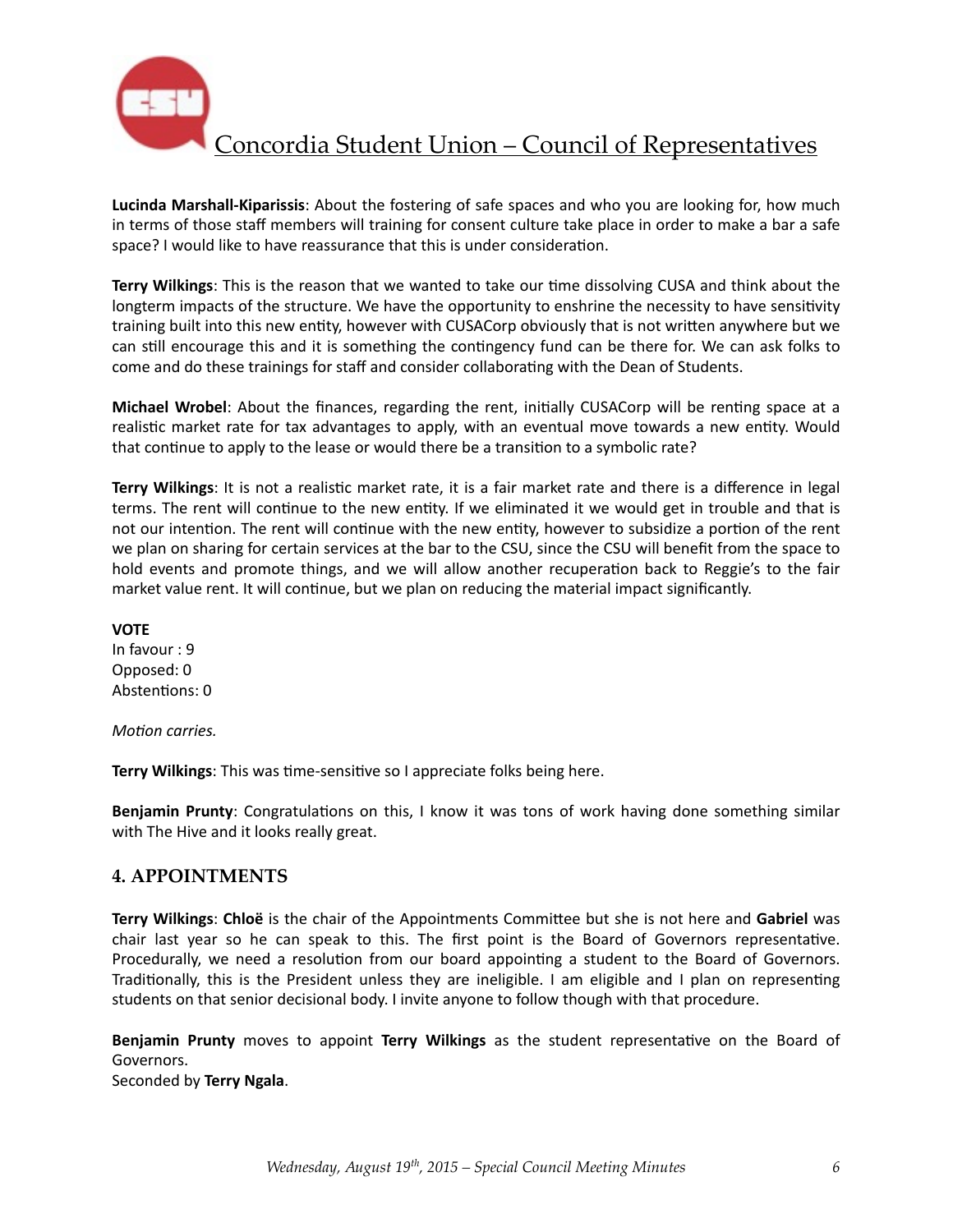

Concordia Student Union – Council of Representatives

**Benjamin Prunty**: It makes sense for the President to do it. It has to be someone from the executive and it was really helpful for me to be on it, and we can have more of an overview of what is going on in the university. Overall it is a good idea.

#### **VOTE**

In favour : 9 Opposed: 0 Abstentions: 0

*Motion carries.* 

**Gabriel Velasco**: The second batch of Appointments Committee minutes came in late – the Appointments Committee comm had four  $(4)$  meetings and produced a total of two  $(2)$  minutes documents since they were compiled. They conducted interviews and selected the best candidates, which in total were ten (10) individuals. There were seven (7) appointments to different committees, one (1) to the Library Services Fund Committee (LSFC), one (1) alternate representative to the Board of Governors and one (1) appointment to the Concordia Council on Student Life (CCSL). We need to ratify the decision of the Appointments Committee.

Gabriel Velasco moves to ratify the Appointments Committee minutes as sent out by chair. Seconded by **Michael Wrobel**. 

**Terry Wilkings:** Each recommendation was approved unanimously.

**Gabriel Velasco**: The appointments made were as follows: Daniella LoScrebo to the Sustainability Committee, Julia Griffiths-Nadeau to the External & Campaigns Committee, Anais Ramirez to the Appointments Committee, Hanna Maalaoui to the Loyola Committee, Sophia Sahrane to the Student Life Committee, Adrianne Winrow to the Policy Committee, Claudette Lovincian to the Finance Committee, Benjamin Prunty as the Alternative Board of Governors representative, Melanie Proulx to the LSFC and Emma Saboureau to CCSL. All appointments referred to the Appointments Committee were for studentat-large positions on the committee.

#### **VOTE**

In favour : 8 Opposed: 0 Abstentions: 1 (Ben)

*Motion carries.* 

### **5. COUNCIL RETREAT**

**Marion Miller** moves that the annual retreat of councillors, senators and Judicial Board members be held from the October 2<sup>nd</sup> to 4<sup>th</sup> at Chalet Lanaudière in Rawdon, notwithstanding Standing Regulation 77. 

Seconded by **Lucinda Marshall-Kiparissis**.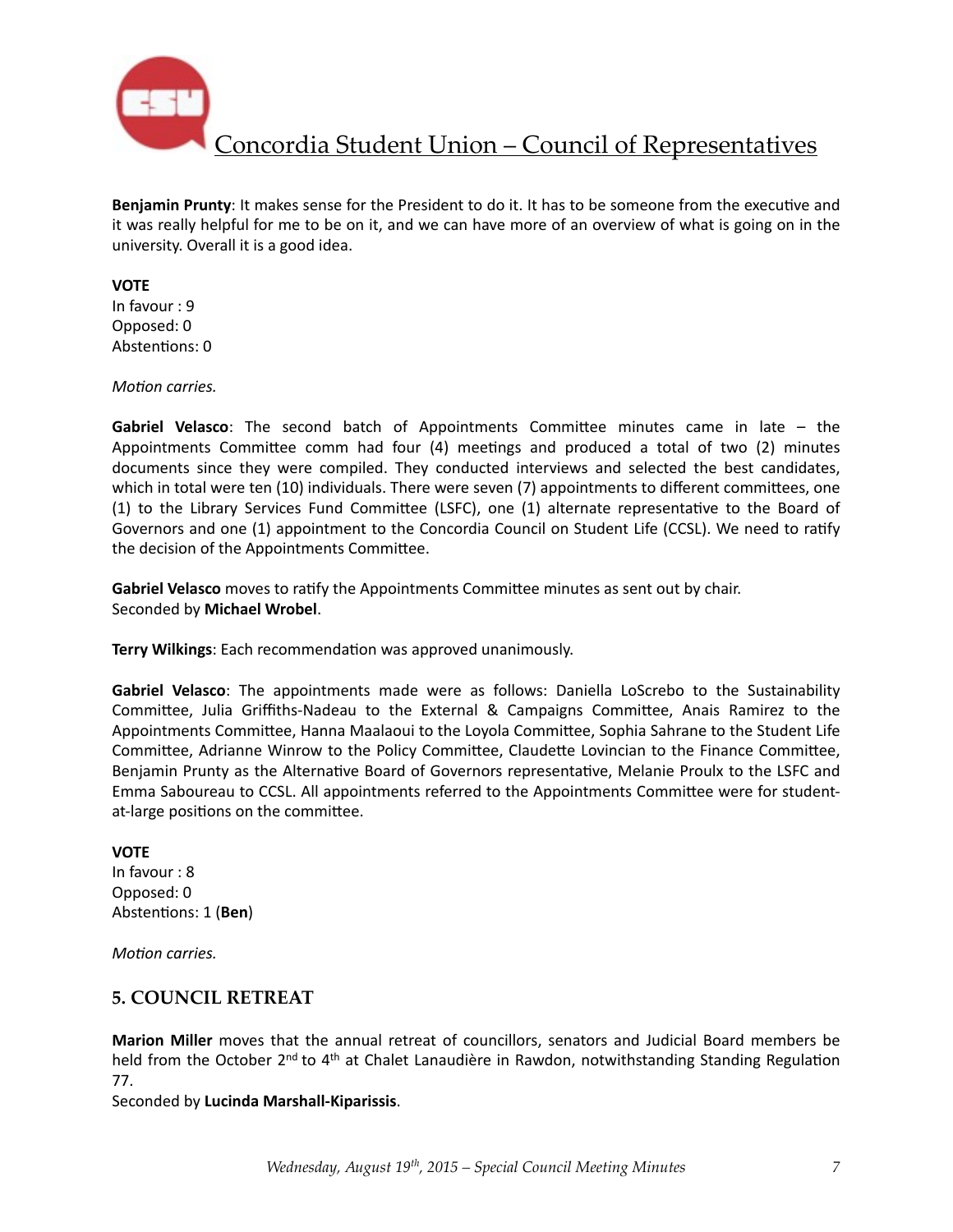

Marion Miller: As you all know, because of Labour day being funny this year, we are bypassing our date by one day and holding the retreat from October  $2^{nd}$  to  $4^{th}$  because the weekend before we have the closing concert of Orientation and the weekend before that is in the middle of Orientation and the weekend before that is the beginning of the semester, so this is the only logical weekend. Near the beginning of the semester we want to get people oriented on the projects of the upcoming year. We will be going to the same place as last year, which is 90 minutes north of Montreal in Rawdon. We get a pretty good deal on the chalet and it is not fancy but comfortable and basic, not extravagant, to spend student money on. The company is associated with a camp and all profits they make, they cover the basic operating cost and then sponsor kids from Hochelaga to go to camp. At least we are booking chalet at a place with a social mission.

**Katherine Soad Bellini**: About the transport and food arrangements, are they organized?

Lori Dimaria: Most probably we will get there by bus. We will look at transportations and depending on how many people confirm, there are different scenarios.

**Katherine Soad Bellini**: By voting yes to this motion are we confirming individually to come?

Lori Dimaria: We have booked a chalet for the maximum number of of councillors and as it comes closer to the date we will look at transport for the number of councillors who confirm.

**VOTE** In favour : 9 Opposed: 0 Abstentions: 0

*Motion carries.* 

**Chair:** Shortly I will send email to new councillors for their ID numbers for the student status check.

**Terry Wilkings:** About the President's Report included in this meeting's documents, executives are not required to send our reports over the summer until September, but since I am working on so many things, I figured it would be good for myself to consolidate my thoughts so I wrote a report out. Do not think that that other executives are not doing their job.

### **6. ADJOURNMENT**

**Marcus Peters** moves to adjourn. Seconded by **Sanaz Hassan Pour**. 

**VOTE** In favour : 9 Opposed: 0 Abstentions: 0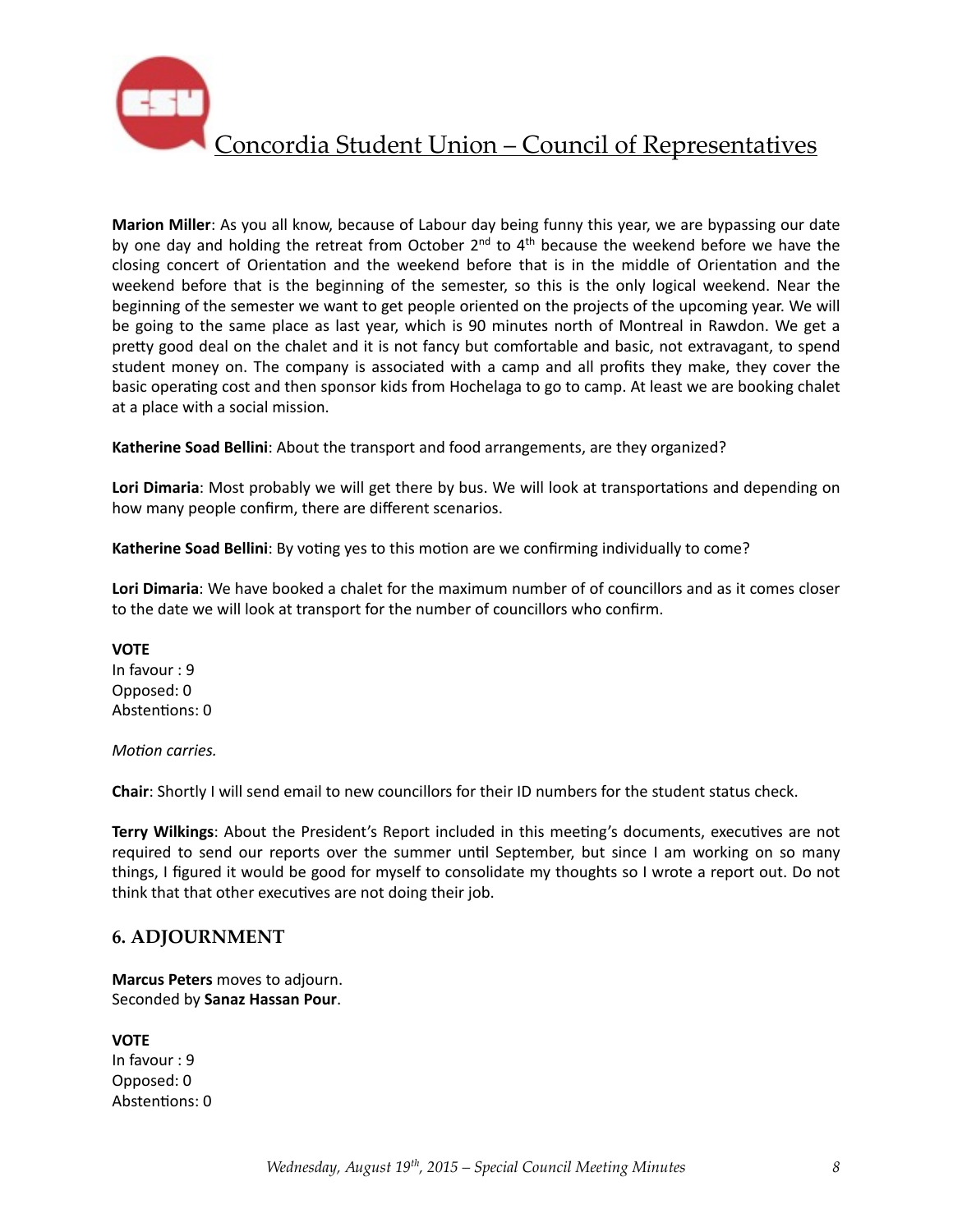

*Motion carries.* 

*Meeting is adjourned at 19h42.*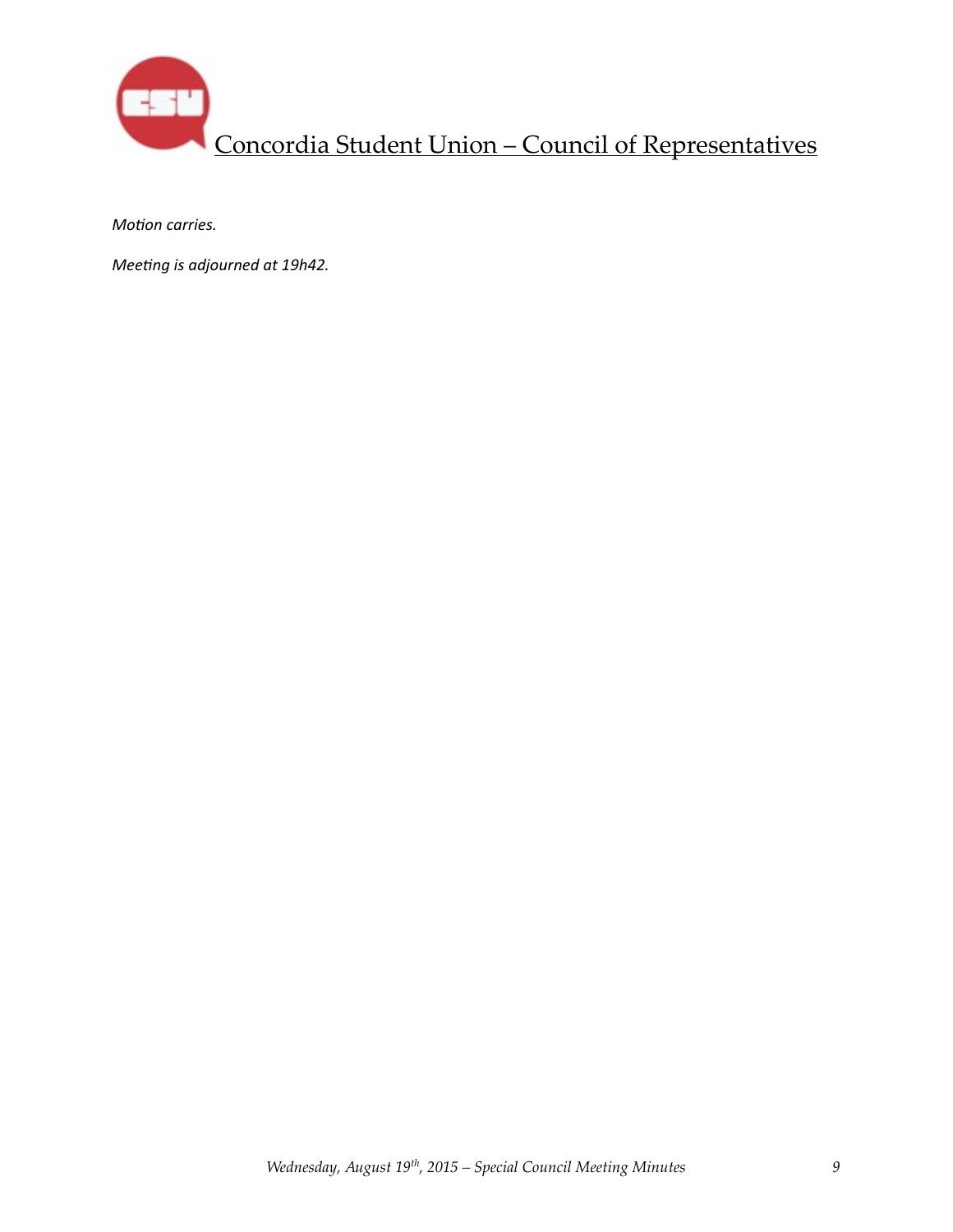

# **CSU Special Council Meeting Wednesday, August 19th, 2015 H-711, 18h30, S.G.W Campus**

## **Summary of Motions Carried**

## **3. REGGIE'S START-UP AND TRANSITION**

The following motion was carried:

WHEREAS the CSU is currently engaged in a \$1.8 million renovation of Reggie's, as approved by students in the March 2015 general election;

WHEREAS re-opening Reggie's is a priority for the CSU:

WHEREAS Reggie's direct governance and management will benefit greatly from gaining legal independence from the CSU in its renewal;

BE IT RESOLVED THAT the CSU approve the start-up and transition costs for re-opening Reggie's at \$98,473 which is to be expensed by the SSAELC fund, subject to the approval of the Fund Committee and to special by-laws  $I \& J;$ 

BE IT FURTHER RESOLVED THAT the total amount be divided into four categories, equipment and other \$ 39,573 pre-opening costs \$ 9,400, legal fees \$ 9,500, and operations start-up \$ 40,000; 

BE IT FURTHER RESOLVED THAT the CSU agree in principal, and empower the executive to continue their process of dissolving CUSACorp in due course.

*– Terry Wilkings (Lucinda Marshall-Kiparissis)* 

### **4. APPOINTMENTS**

A motion was carried to appoint Terry Wilkings as the student representative on the Board of Governors.

*– Benjamin Prunty (Terry Ngala)* 

A motion was carried to ratify the Appointments Committee minutes, including the appointments of Daniella LoScrebo to the Sustainability Committee, Julia Griffiths-Nadeau to the External & Campaigns Committee, Anais Ramirez to the Appointments Committee, Hanna Maalaoui to the Loyola Committee, Sophia Sahrane to the Student Life Committee, Adrianne Winrow to the Policy Committee, Claudette Lovincian to the Finance Committee, Benjamin Prunty as the Alternative Board of Governors representative, Melanie Proulx to the LSFC and Emma Saboureau to CCSL..

*– Gabriel Velasco (Michael Wrobel)*